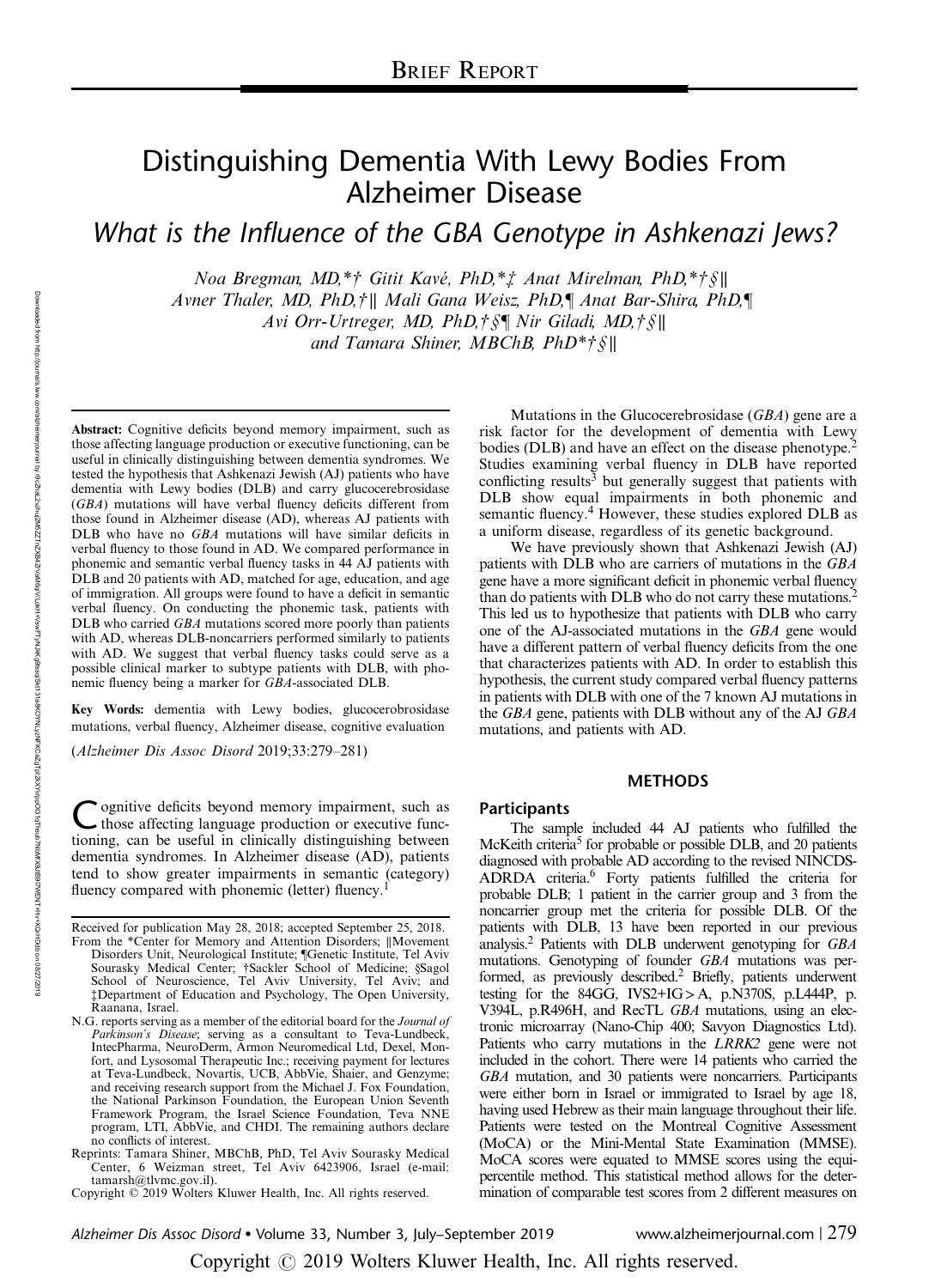the basis of their corresponding percentile ranks. This method can lead to an irregular distribution of scores, and thus a log-linear transformation is used to smooth the raw scores into a regular distribution. Equipercentile equating and log-linear smoothing were performed using the "equate" library in the R statistical package.<sup>7</sup> The study was approved by the Helsinki committee and ethical board of the Tel Aviv Medical Center. Patients with DLB provided informed written consent before participation, whereas data from patients with AD were collected retrospectively from medical records.

### Fluency Tasks

Participants were asked to provide as many different words as possible within 60 seconds on each of 3 Hebrew letters (phonemic task) as well as on the category of animals (semantic task). The total number of correct responses was transformed into a z-score for each person on each task according to age-appropriate norms.<sup>8</sup>

#### Statistical Analyses

A 1-way analysis of variance (ANOVA) was used to compare groups on demographic variables. A 2-way ANOVA was conducted to compare fluency z-scores across groups, with fluency task as a within-subject variable and group as a between-subject variable. Planned comparisons were used to compare each DLB group to the AD group on each fluency task. Analyses were performed with SPSS.

### RESULTS

Patient characteristics are presented in Table 1. A 1-way ANOVA that compared the 3 groups found no significant differences in age,  $F_{2,63} = 1.067$ ,  $P = 0.350$ , MoCA scores,  $F_{2,58} =$ 2.835,  $P = 0.067$ , years of education,  $F_{2,63} = 1.809$ ,  $P = 0.173$ , or age of immigration,  $F_{2,61} = 0.582$ ,  $P = 0.562$ .

Table 1 also presents the mean number of words provided on each task, and Figure 1 presents z-scores on the 2 fluency tasks. A 2-way ANOVA found a significant difference between the 2 fluency tasks, so that across the 3 groups, patients were more impaired on the semantic fluency task than on the

TABLE 1. Demographic Characteristics and Mean Number of Words (and SDs) on the Phonemic and Semantic Fluency Tasks, by Group

|                                           | <b>DLB</b> Non-                         |               |              |
|-------------------------------------------|-----------------------------------------|---------------|--------------|
|                                           | $\mathbf{D} \mathbf{L} \mathbf{B}$ -GBA | <b>GBA</b>    | AD           |
|                                           | $(N = 14)$                              | $(N = 30)$    | $(N = 20)$   |
| Age [mean (SD) (range)]                   | 70.86 (7.48)                            | 72.50 (6.31)  | 74.15 (6.12) |
| (v)                                       | $(57-83)$                               | $(64-86)$     | $(63-85)$    |
| Women [n $(\%)$ ]                         | 3(21)                                   | 7(23)         | 10(50)       |
| $MoCA$ [mean $(SD)$ ]                     | 18.23 (6.88)                            | 21.03(4.02)   | 18.41 (1.65) |
| (range)                                   | $(6-27)$                                | $(13-28)$     | $(16-21)$    |
| Years of education                        | 13.14(2.18)                             | 14.70 (2.97)  | 13.90 (2.22) |
| [mean (SD) (range)]                       | $(10-17)$                               | $(10-24)$     | $(10-18)$    |
| No. immigrants from<br>group $[n \ (\%)]$ | 3(21)                                   | 6(20)         | 8(40)        |
| Age at immigration                        | 11.67 (9.29)                            | 6.00(6.16)    | 6.71(5.09)   |
| [mean (SD) (range)]<br>(v)                | $(1-18)$                                | $(1-18)$      | $(2-16)$     |
| Phonemic [mean (SD)]                      | 21.07 (8.00)                            | 27.27 (11.09) | 28.12 (7.77) |
| Semantic [mean (SD)]                      | 8.57(5.02)                              | 10.37(4.93)   | 10.45(2.89)  |

The mean age at immigration is presented only for immigrants, without Israeli-born patients.

AD indicates Alzheimer disease; DLB, dementia with Lewy bodies; GBA, glucocerebrosidase; MoCA, Montreal Cognitive Assessment.



FIGURE 1. Mean z-scores (and SE) on both fluency tasks, by group. AD indicates Alzheimer disease; DLB, dementia with Lewy bodies; GBA, glucocerebrosidase.

phonemic fluency task,  $F_{1,58} = 30.335$ ,  $P < 0.001$ . The group difference was not significant,  $F_{2,57} = 2.344$ ,  $P = 0.105$ . However, the task-group interaction was significant,  $F_{258} = 6.962$ ,  $P=0.002$ . Planned comparisons showed that on the semantic task, neither the DLB-GBA group  $(t_{32}=1.582, P=0.123)$ , nor the DLB non-GBA group ( $t_{48} = -0.099$ ,  $P = 0.922$ ) differed from the AD group. On the phonemic task, the DLB-GBA group scored significantly more poorly than did the AD group,  $t_{29}=2.838$ ,  $P=0.008$ , whereas the DLB noncarriers did not differ from the AD group,  $t_{45} = 0.675$ ,  $P = 0.503$ .

# **DISCUSSION**

We found that patients with DLB who carry one of the 7 Ashkenazi mutations in the GBA gene had a different pattern of verbal fluency deficits from patients with AD, with poor performance on both semantic and phonemic verbal fluency tasks. In contrast, patients with DLB who did not carry GBA mutations performed like patients with AD, and showed a selective deficit in semantic verbal fluency. That is, patients with DLB who were carriers of GBA mutations performed outside the normal distribution on both fluency tests, whereas patients with DLB who were noncarriers performed outside the normal distribution only on the semantic fluency task, as did patients with AD. The pattern seen in the GBA carriers is more representative of the pattern reported previously in patients with DLB.<sup>6</sup>

The ability to generate a list of words in a certain category (semantic verbal fluency) is dependent upon the integrity of the dominant temporal lobe and is therefore, commonly impaired in patients with AD and in focal temporal lesions. However, this ability also relies on frontal lobe integrity and therefore semantic fluency deficits are also observed in patients with frontal lobe damage and in advanced Parkinson's disease dementia (PDD). In these non-AD dementia groups, the verbal fluency impairment might reflect difficulties in executive functions rather than specific retrieval deficits.

DLB is often misdiagnosed, as it lies on the clinicalpathologic spectrum between PDD and AD.<sup>5</sup> In fact, most patients with DLB have a mixed pathology with abnormal accumulation of both Lewy bodies and Lewy neurites as well as Alzheimer neuropathology. Recently, it has been

 $280$  | www.alzheimerjournal.com  $\hbox{Copyright} \otimes 2019$  Wolters Kluwer Health, Inc. All rights reserved.

Copyright  $\odot$  2019 Wolters Kluwer Health, Inc. All rights reserved.